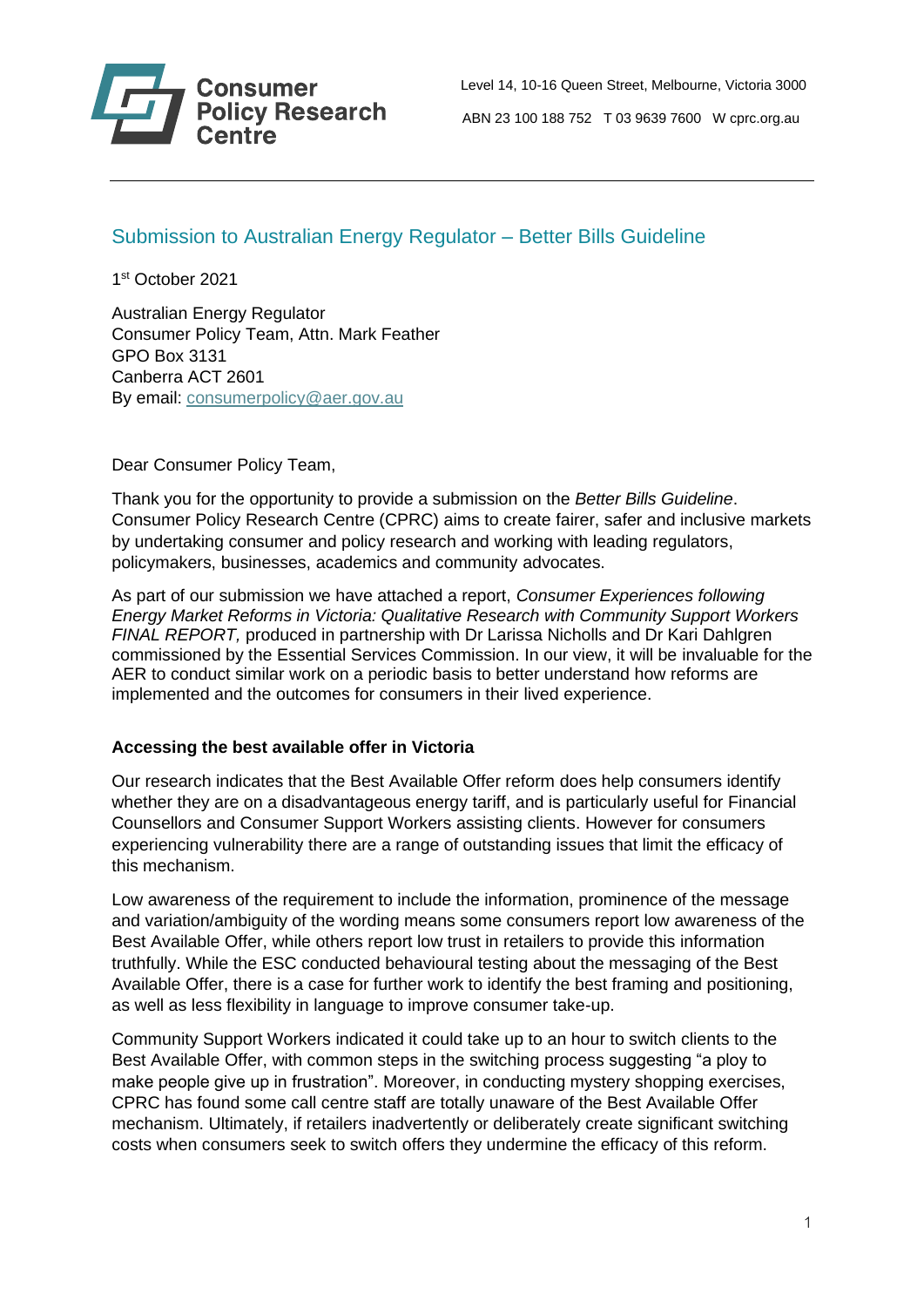### **Bills received via email**

We note and welcome the inclusion of an email style treatment in the BETA testing. Our research identified retailers pushing consumers away from paper email billing towards online only billing which can reduce visibility of energy bills and key information, such as the Best Available Offer messaging, can problems.

The AER should consider developing a minimum information requirement for information contained in emails – even where the full bill is attached.

# **Simplifying bills**

One of the key findings of the research is that variability of bills format creates confusion and difficulty. For example, the Victorian Government's *Power Saving Bonus* required consumers cite their NMI, which can vary between retailer bill designs causing difficulties for both consumers and Community Support Workers seeking to assist them in locating it.

A key recommendation from our research was to ensure critical information is both accessible and consistently located on energy bills *regardless of their retailer*, including: a reasonable font size and similar front page location for details such as tariff costs for peak and any other times, NMI number, Best Offer message, concessions applied / expired.

BETA's research highlights consumers currently use their bill for a range of reasons, but that many consumers also indicated a preference for additional kinds of information. As a key disclosure tool, there is a case for limiting the degree to which retailers can "innovate" around billing information, and instead simplify and standardise information on the front page of a bill. Consumers might then be able to request additional information on subsequent pages/alternate mediums.

# **Behavioural research**

CPRC welcomes the AER's behavioural testing approach in developing its better bills guideline. While the research would ideally include quotas to ensure statistically significant representation of consumers from all different kinds of socio-economic backgrounds, we welcome the subsequent focus groups with consumers from CALD backgrounds and older consumers.

A common issue with implementing findings from behavioural research is the so called "voltage effect", whereby experimental results are not replicated when implanted in the realworld and at scale.<sup>1</sup> In the UK, Ofgem saw a "voltage drop" between its own small scale experimental research tracking stated preferences (i.e. whether and largescale research that tracked revealed preference (i.e. actual switching behaviour). We note BETA developed its own bill format to enable rigorous behavioural testing of different aspects of the bill – which has already simplified billing information to some degree. The AER might consider adopting a regulatory sandpit arrangement deployed by other regulators - e.g. Ofgem in the UK - to test the effect of retailers' adoption of proposed guidelines and consumers revealed behaviour.

<sup>1</sup> Al-Ubaydli, Omar, John A. List, and Dana Suskind. *The science of using science: Towards an understanding of the threats to scaling experiments*. No. w25848. National Bureau of Economic Research, 2019.